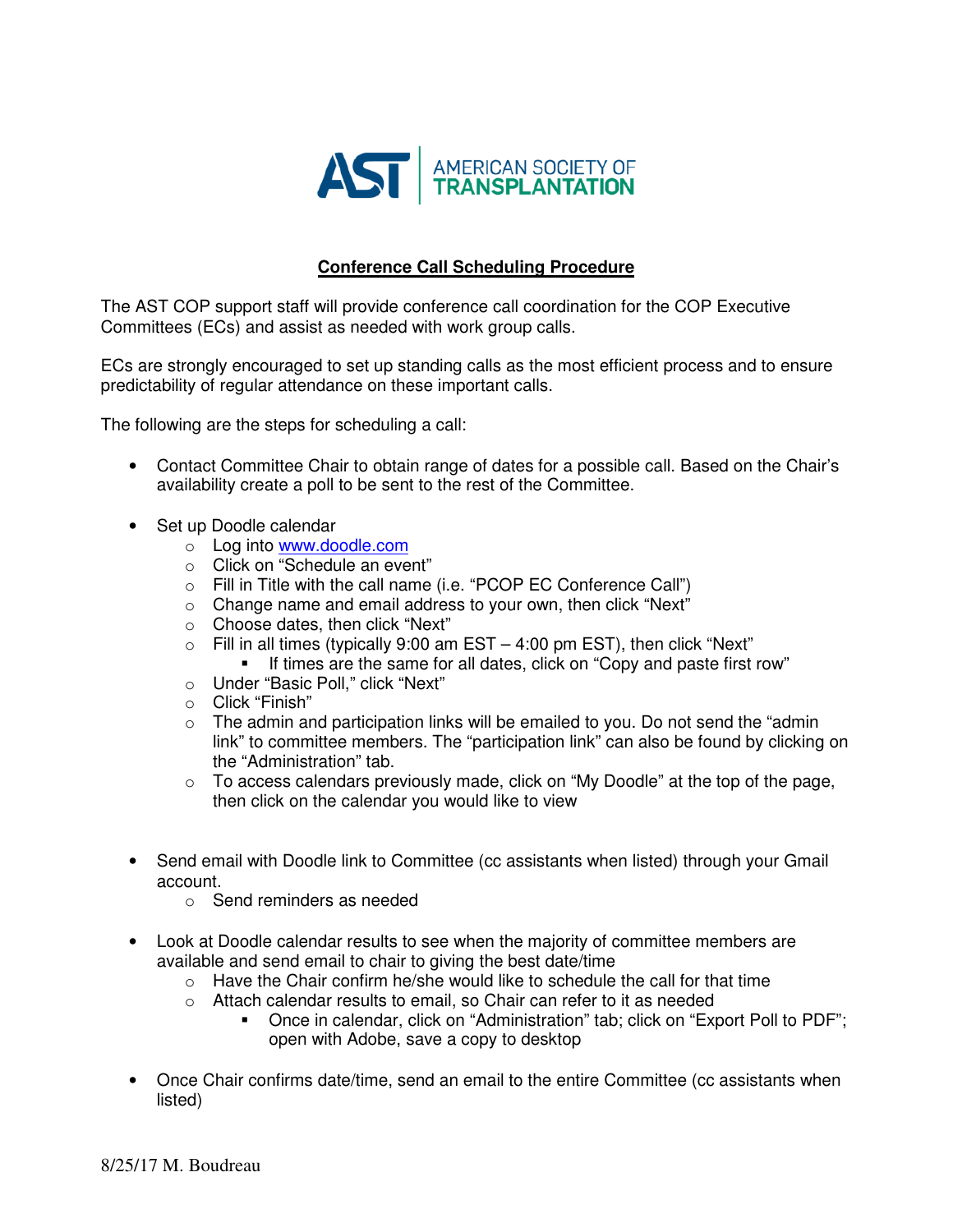$\circ$  List call date/time with call-in information

NOTE - Below are templates that can be used for communicating with the Chair.

#### **Email to Chair With Doodle Link**

#### Dear **CHAIR NAME**,

Please provide your availability at your earliest convenience so that we may schedule a conference call with the **COMMITTEE NAME** to provide an update regarding **PURPOSE OF CALL**. Please use the following link to submit your availability:

#### **DOODLE LINK**

If there are any items that you would like to be added to the agenda, please note them in the "Comment" section located at the bottom of the Doodle Calendar webpage.

Thank you in advance for your attention to this email and please do not hesitate to contact me if you have any questions.

Sincerely,

## **Email to Committee with Doodle Link**

#### Dear **COMMITTEE NAME**,

A request has been made to schedule a conference call with the **COMMITTEE NAME** to **PURPOSE OF CALL**. Please submit your availability by accessing the doodle calendar using the following link:

#### **DOODLE LINK**

If there are any items that you would like to be added to the agenda, please note them in the "Comment" section located at the bottom of the Doodle Calendar webpage.

If you have any questions, please feel free to let me know. Thank you and have a great day!

Sincerely,

## **Email to Chair to Confirm Date/Time**

Dear **CHAIR NAME,**